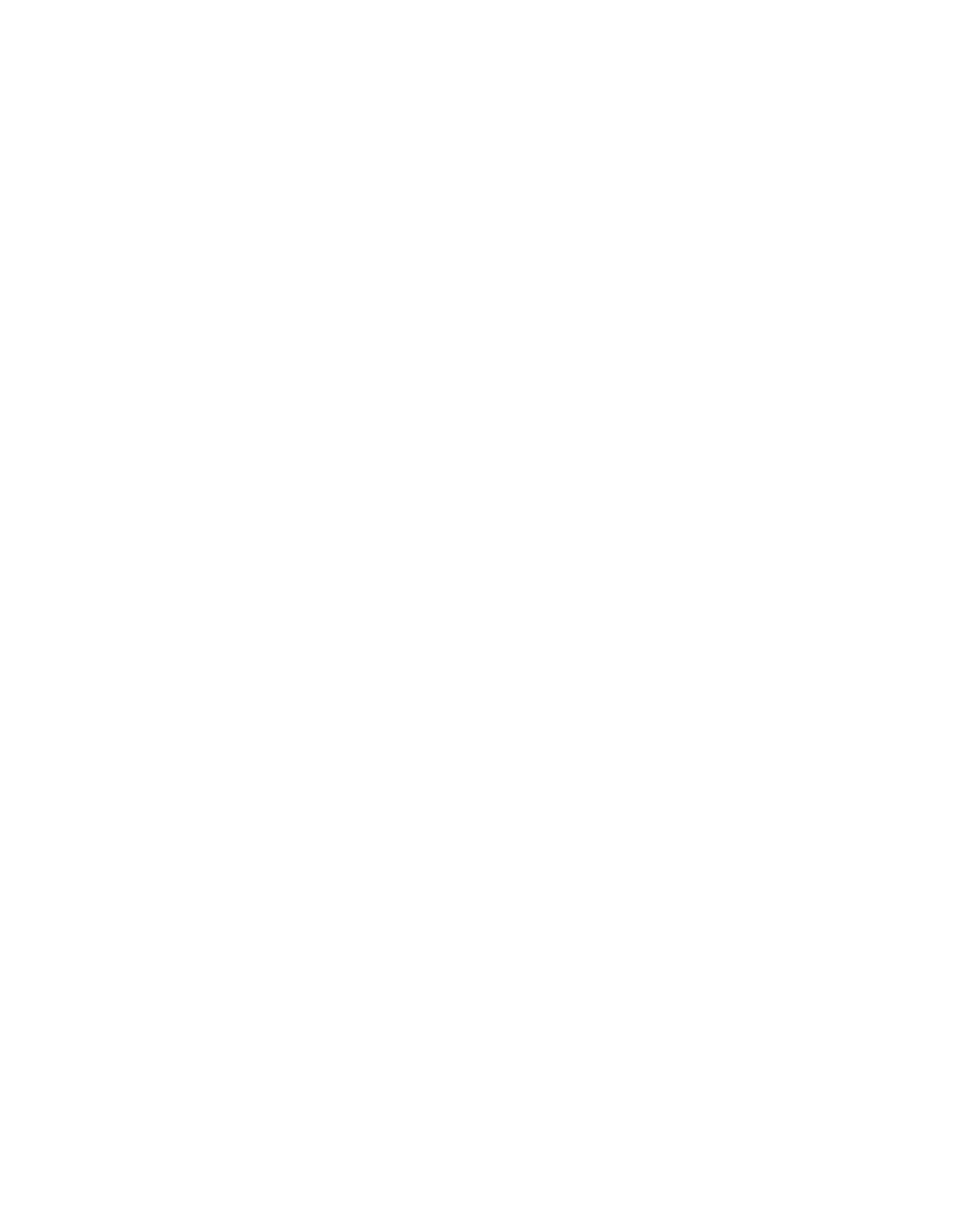# **CITY OF SAN DIEGO**

# **MWWD REENGINEERING TEAM CHARTER**

#### **Project Name:**

Metropolitan Wastewater Department (MWWD) Reengineering

#### **Sponsor:**

Rich Haas, Deputy Chief of Public Works

#### **Steering Committee:**

The Reengineering Steering Committee is chaired by Scott Tulloch, MWWD Director, and composed of the MWWD Management Team and membership from the City Attorney, Chief Financial Officer and Labor Organizations.

#### **1. Project Need / Background:**

The MWWD mission is, "To provide the public with a safe, efficient, and cost-effective regional sewer system and manage urban runoff to protect the environment, supplement our limited water supply, and meet regulatory standards." MWWD is responsible for the Storm Water Pollution Prevention Program and its role in managing urban runoff.

The MWWD is executing a comprehensive, multi-year strategy designed to systematically assess and continually improve Department operations. Past and ongoing MWWD optimization actions are part of a planned sequence, with initial focus on field operations and more recent attention to key support functions. The next phase (through FY 2007) will be a major effort to update and apply "best of class" operating metrics and practices for support and operations of the following functions:

- operating and maintaining the City-owned regional wastewater treatment system (including the Point Loma Wastewater Treatment Plant, the South Bay and North City Water Reclamation Plants, and the Metro Biosolids Center);
	- operating and maintaining the wastewater collection system of approximately 3,000 miles of pipeline and over 80 pumping stations;
- environmental monitoring and technical services associated with MWWD operations;
- managing the Stormwater Pollution Prevention Program.

This work will be accomplished in concert with examining and reengineering the overall Departmental structure and cross-functional processes. Potential synergies between separate functional areas will be identified and exploited in order to minimize inefficiencies from organizational "siloing." These efforts will be accomplished utilizing knowledge gained to date and in coordination with other City-wide process improvement efforts. This extensive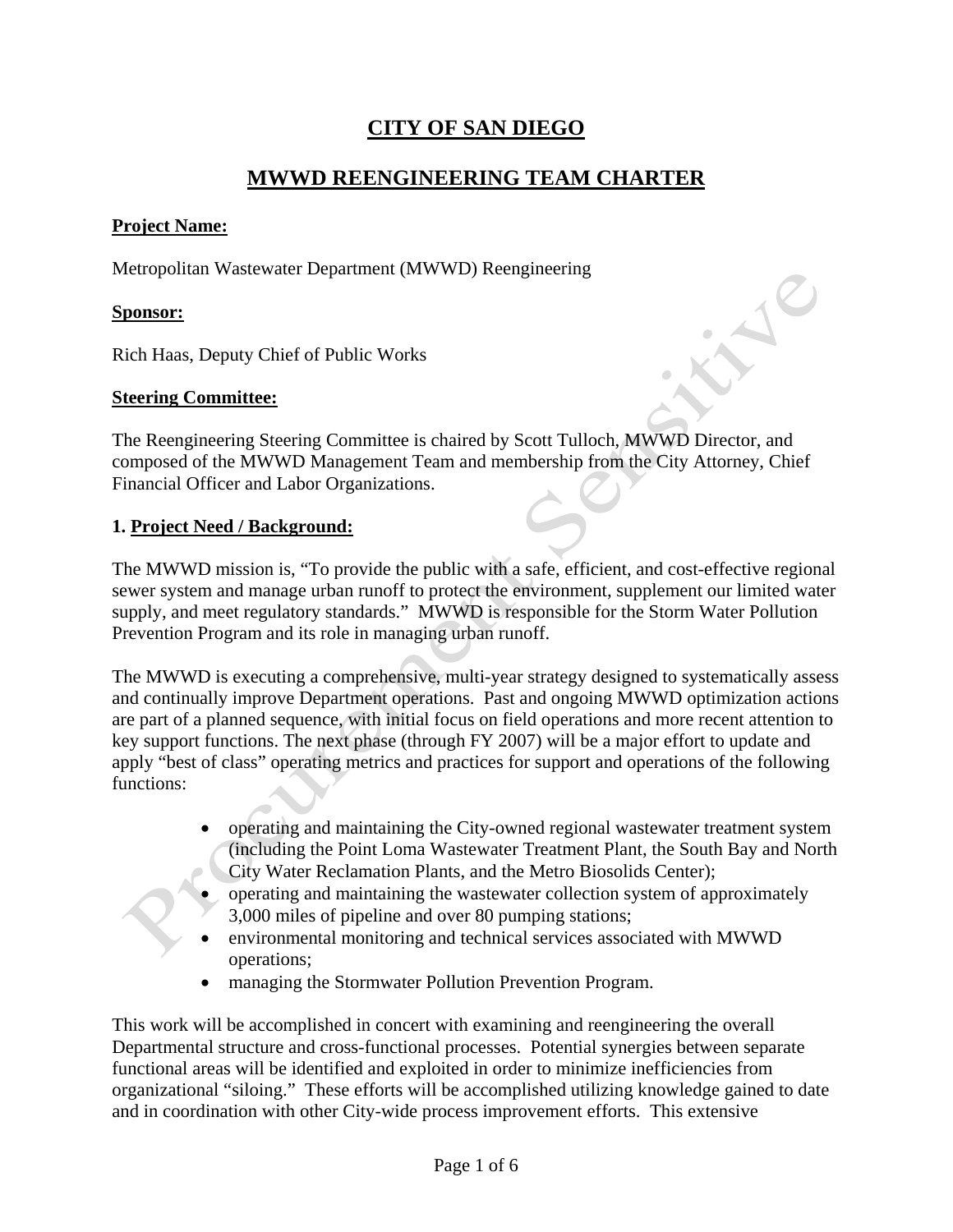reengineering of the MWWD as a whole will provide competitive benchmarks; provide reengineering processes required to attain future productivity gains in line with these benchmarks; and design successor processes, terms, and conditions for the existing Public Contract Operations (Bid-to-Goal) Agreements.

### **2. Project Statement:**

Commission teams to investigate relevant process benchmarks and study reengineering opportunities for processes and organizational structures required to accomplish the MWWD mission; deliver a draft report containing findings and recommendations to the Sponsor not later than December 29, 2006.

#### **3. Project Objectives:** *At the end of this project we will have:*

- a. Created a comprehensive list of authorizing documents, performance metrics (baseline data and benchmarks), and internal/external stakeholder requirements.
- b. Compared current practices and levels of service to the required/desired levels.
- c. Conducted a Peer Review (review of practices by representatives of high performing utilities).
- d. Identified opportunities to reengineer, incorporating the assessment of right sized service levels and budgets, and projecting results for at least five future years.
- e. Developed a successor proposal for the ongoing Public Contract Operations (Bid-to-Goal) Agreements that will provide the framework for the overall MWWD organization to perform at a competitive level using appropriate performance standards and incentives.

## **4. Project Measures:** *These objectives will be realized when:*

The MWWD Reengineering Team and all individual sub-teams have completed assignments resulting in delivery of the draft MWWD Reengineering Report containing findings and recommendations to the Sponsor.

## **5. Constraints and Assumptions:**

- a. Other related City reengineering projects (Contracts, Human Relations, Information Technology, Administration, Engineering, Fleet Maintenance, Construction Management, Facilities Maintenance, etc.) will impact the ability of MWWD to accomplish its mission optimally. While these efforts are effectively out of the scope of the MWWD effort, their results and pace of implementation are critical to the success of this project.
- b. Positive participation in and acceptance of this project by such major stakeholders as the labor organizations, the Participating Agencies, the Public Utilities Advisory Commission (PUAC), etc. are essential for the success of this project.

#### **6. Project Milestones/Deliverables:**

a. Study and Draft Report will be completed and delivered to the project Sponsor not later than December 29, 2006.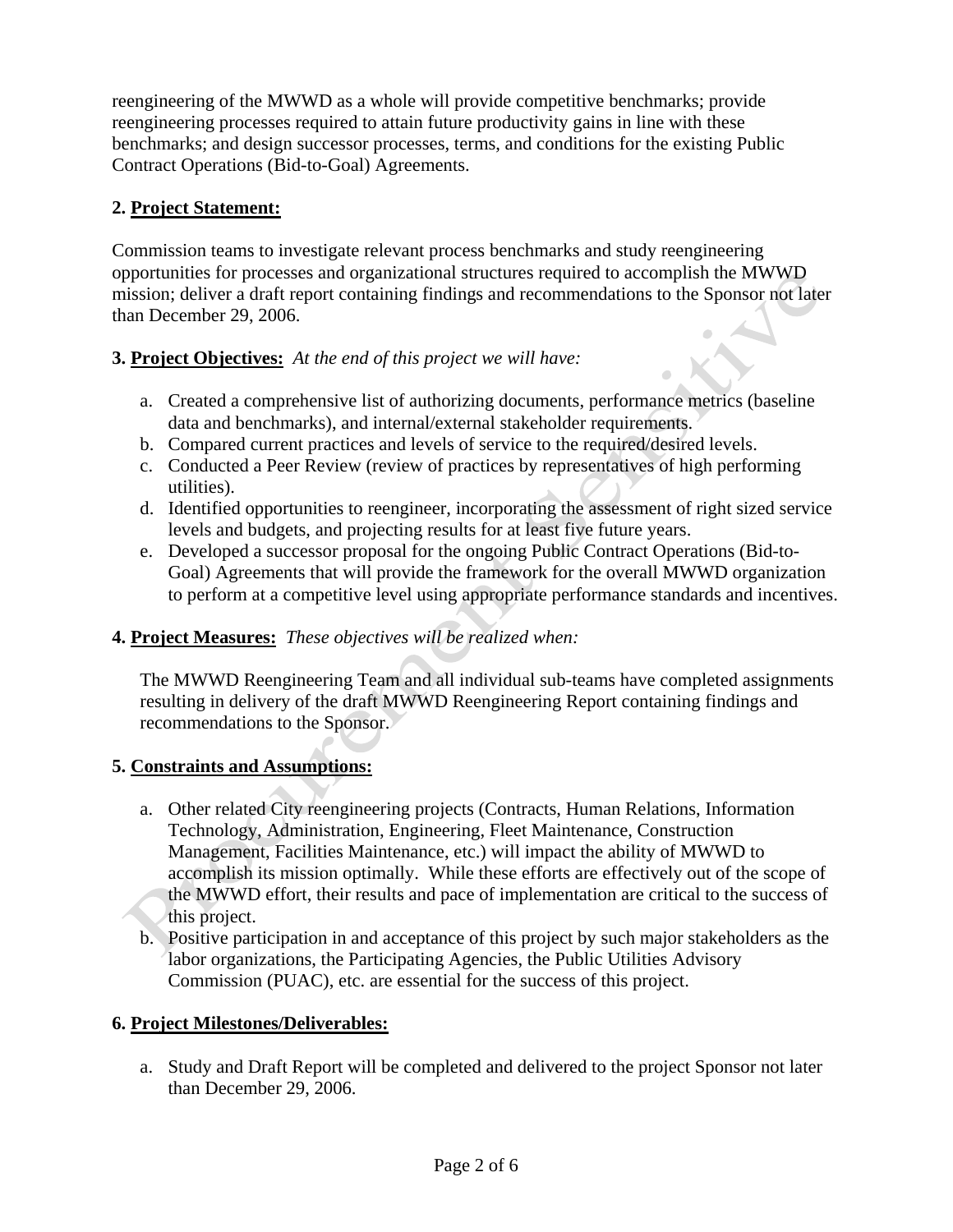- b. The Report will be finalized as soon as practicable thereafter, depending upon discussions and feedback from the Deputy Chief of Public Works (program Sponsor) and such additional City executives as he deems appropriate.
- c. As the two existing MWWD Public Contract Operations (Bid-to-Goal) Agreements have terms ending on June 30, 2007, any actions relevant to successor agreements as a result of this reengineering effort must be completed prior to that date. Such actions may include meet and confer on select items with labor organizations, presentations to oversight groups (such as the PUAC, the Metro Commission, Council Committee(s), City Council), and ratification of final agreements.

#### **7. Resource Requirements:**

Team Rosters are provided as an attachment.

#### **8. Responsibility Assignments:**

Steering Committee:

- 1. Scott Tulloch, Director, MWWD
- 2. Robert Ferrier, Assistant Director, MWWD
- 3. Alan Watkins, Department Information Officer
- 4. Margaret Wyatt, Organizational Development, MWWD
- 5. Ann Sasaki, Deputy Director of Engineering and Program Management (EPM) Division
- 6. Alan Langworthy, Deputy Director of Environmental Monitoring and Technical Services (EMTS) Division
- 7. Stan Griffith, Assistant Deputy Director of EMTS Division
- 8. Joe Harris, Deputy Director of Information and Organizational Support (IOS) Division
- 9. Lori Vereker, Deputy Director of Operations and Maintenance (O&M) Division
- 10. Jesse Pagliaro, Assistant Deputy Director of O&M Division
- 11. Darlene Morrow-Truver, Deputy Director of Services and Contracts (S&C) Division
- 12. Chris Zirkle, Deputy Director of Storm Water Pollution Prevention (SWPP) Division
- 13. Christopher Toth, Deputy Director of Wastewater Collection (WWC) Division
- 14. Bill Denhart, Assistant Deputy Director of WWC Division

#### **9. Other Stakeholders:**

- MWWD Employees
- Labor Organizations
- Ratepayers
- Public Utilities Advisory Commission
- Metro Commission and Participating Agencies
- Environmental Organizations
- Regulators
- Internal City Stakeholders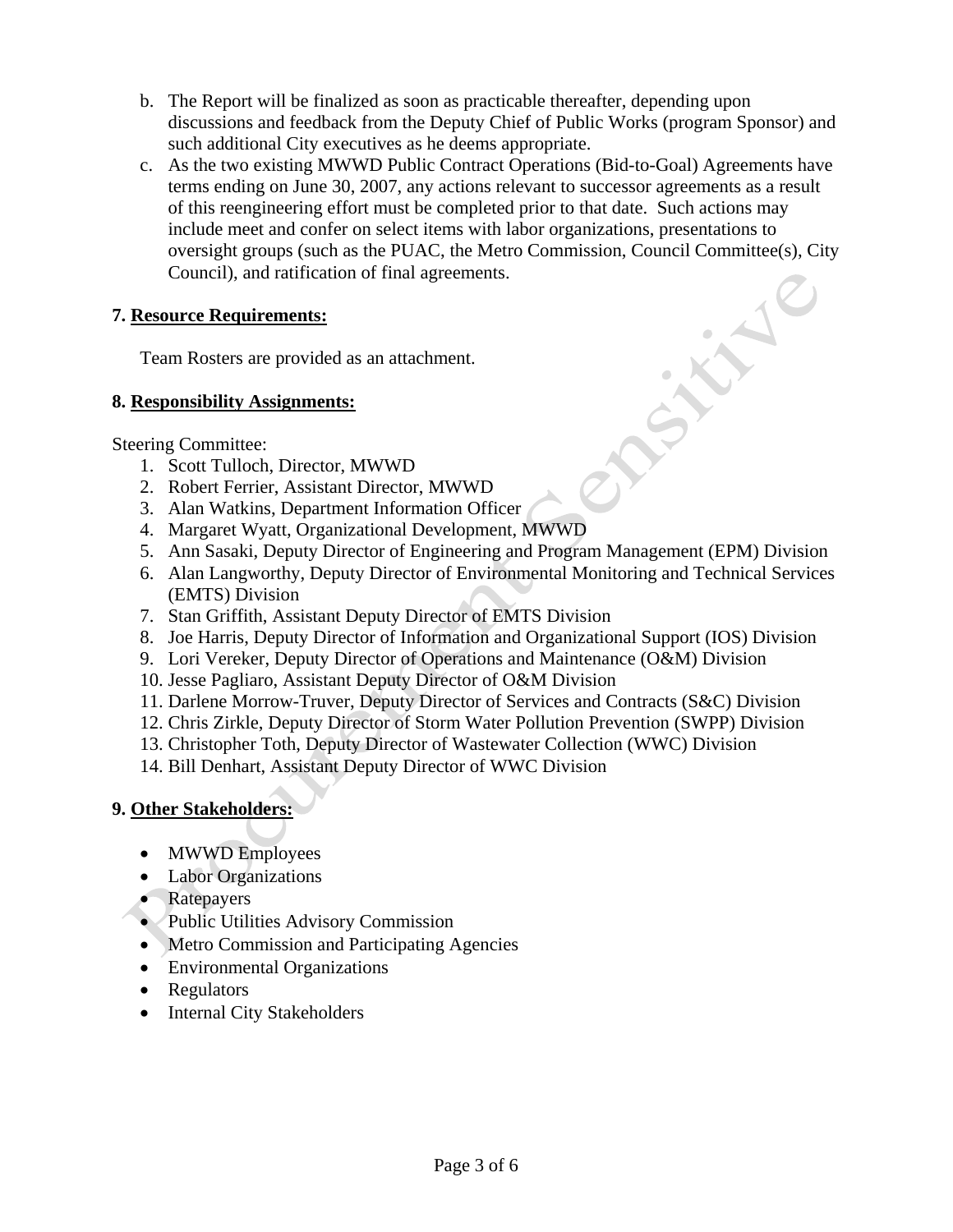#### **10. Limitations and Potential Problems:**

- Project scope exclusions are listed under #5, Constraints and Assumptions.
- As the first nationwide effort to adapt the Bid-to-Goal process and Public Contract Agreement framework to an entire utility (including all support and operating functions) there will likely be ground breaking recommendations concerning such areas as performance management systems. Accordingly, there may be some level of meet and confer and ratification by City Council and the labor organizations.

#### **11. Project Charter Approval:**

I acknowledge that the process described herein to reengineer City of San Diego Metropolitan Wastewater Department processes and procedures provides a reasonable approach for project development.

Richard Haas Date Date Deputy Chief of Public Works Project Sponsor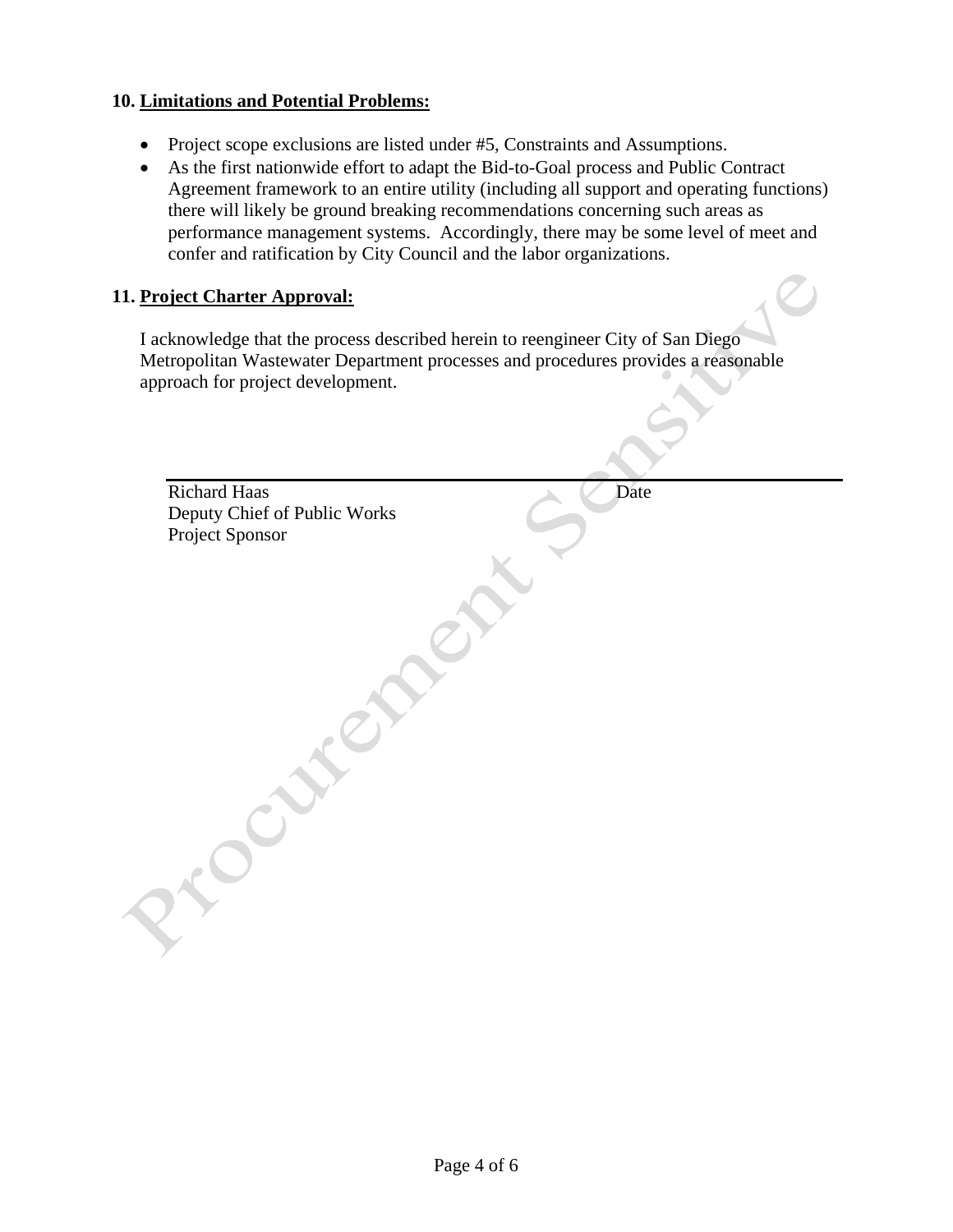# **MWWD BUSINESS PROCESS REENGINEERING TEAMS**

#### SPONSORS: ALAN LANGWORTHY & STAN GRIFFITH ENVIRONMENTAL MONITORING AND TECHNICAL SERVICES BPR TEAM

- 1. Dave Flesh
- 2. Ric Amador
- 3. Aaron Russell
- 4. Laila Othman
- 5. Tim Stebbins
- 6. David James
- 7. Steve Meyer
- 8. Doug Campbell
- 9. Armando Villarino
- 10. David Dobbs
- 11. Barbara Sharatz
- 12. J. Armando Martinez
- 13. Larry Wasserman

## OPERATIONS AND MAINTENANCE BPR TEAM

SPONSORS: LORI VEREKER & JESSE PAGLIARO

- 1. David Huntamer
- 2. Ron Wiggins
- 3. Carlos Nunez / Tim Labadie
- 4. Pamela Galan
- 5. John Quigley
- 6. Jeff Williams / Anthony Gardner
- 7. Mitch Dornfeld
- 8. Brian Wade
- 9. Gary Hiatt / Maria LeSire
- 10. Ron Sight
- 11. Carol Manson-Aldridge
- 12. Robert Abeyta
- 13. Marcos Ruiz
- 14. Randy Weaver

## STORMWATER POLLUTION PREVENTION BPR TEAM SPONSOR: CHRIS ZIRKLE

- 1. Martha Buelna
- 2. Tracy Mangum
- 3. Louisa Oliva
- 4. Maria Miller
- 5. David Kirk
- 6. Tony Evans
- 7. Anita Koyama
- 8. Karen Maillet